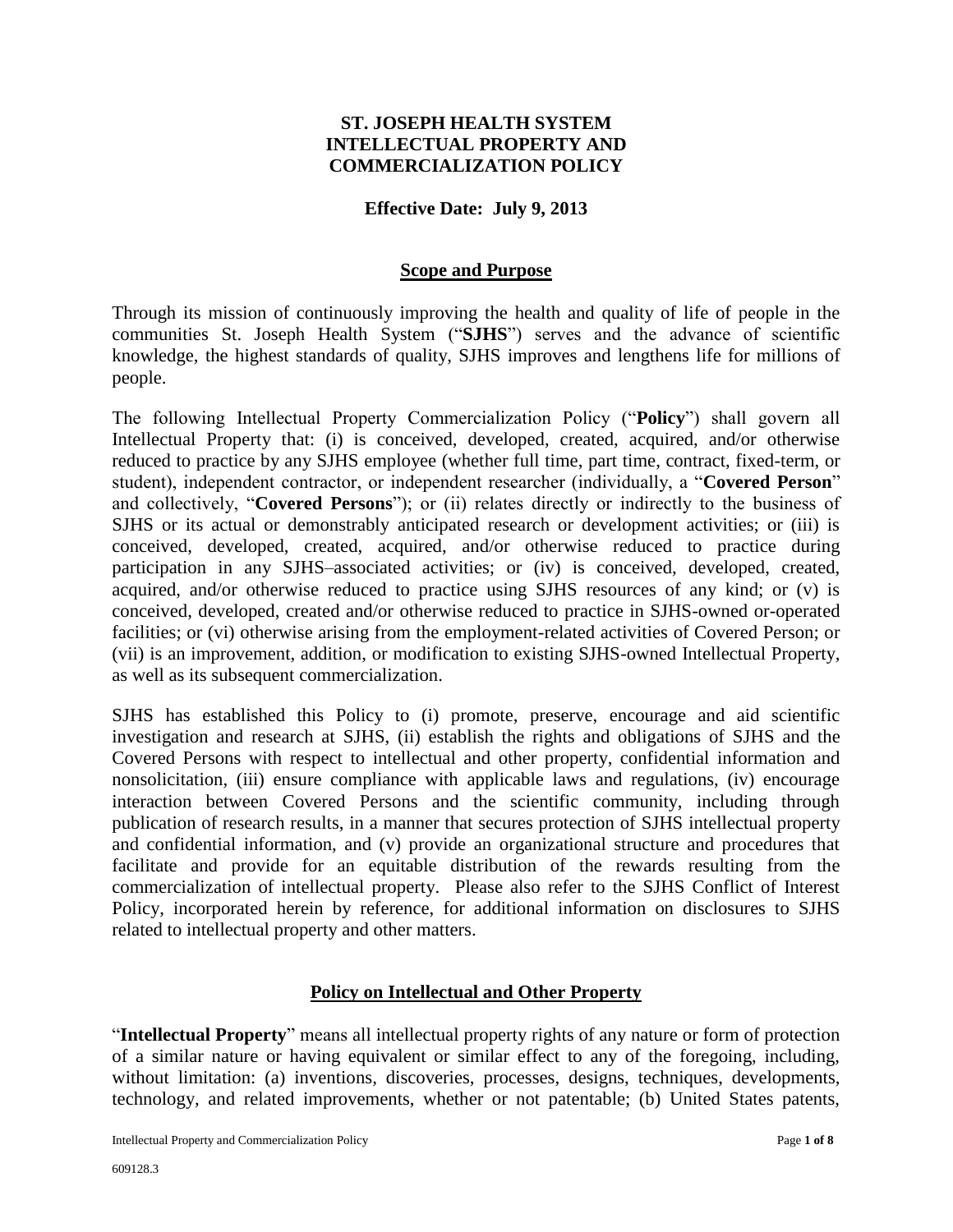patent applications, divisionals, continuations, reissues, renewals, registrations, confirmations, re-examinations, certificates of inventorship, extensions, and the like, and any provision applications of any such patents or patent applications, and any foreign or international equivalent of any of the foregoing; (c) any word, name, symbol, color, designation, or device or any combination thereof, including, without limitation, any United States or pending trademark, trade dress, service mark, service name, trade name, brand name, logo, domain name, or business symbol, and any foreign or international equivalent of any of the foregoing and all goodwill associated therewith; (d) any work, whether or not registered in the United States or elsewhere, that incorporate, is based upon, derived from, or otherwise uses any intellectual property, including, without limitation, mechanical and electronic design drawings (including, without limitation, computer-aided design files), specification, software (including, without limitation, documentation and object and source code listing), processes, technical or engineering data, test procedures, schematics, writings, materials, products, artwork, packaging and advertising materials; and (e) technical, scientific, and other know-how and information, trade secrets, knowledge, technology, means, methods, processed, practices, formulas, assembly procedures, computer programs, apparatuses, specifications, books, records, production data, publications, databases, reports, manuals, data and results, in written, electronic, or any other form not known or hereafter developed.

"**SJHS Intellectual Property**" means all Intellectual Property that is invented, authored, made, conceived, developed, created, acquired, and/or otherwise reduced to practice by the Covered Person alone or with others during the period of his or her employment with SJHS, regardless of whether this Intellectual Property is invented, authored, made, or conceived:

- (i) During normal working hours,
- (ii) On the premises of SJHS,
- (iii) Using SJHS' equipment, supplies, facilities, monetary support or Confidential Information (as defined in this Policy);
- (iv) During participation in any SJHS–associated activities;
- (v) Arising from the employment-related activities of Covered Persons;
- (vi) Is an improvement, addition, or modification to existing SJHS-owned Intellectual Property; or
- (vii) Relates directly or indirectly to the business of SJHS or its actual or demonstrably anticipated research or development activities;

Notwithstanding the foregoing, SJHS Intellectual Property will not include the following Intellectual Property:

- (i) Any artistic, literary or scholarly Intellectual Property, such as books, articles and other publications, works of art, computer programs, and music recordings, which is not created under the direction and control of SJHS and contains no Confidential Information; and
- (ii) Any Intellectual Property that is invented, authored, made, or conceived
	- (A) Without using SJHS' equipment, supplies, facilities, monetary support, or Confidential Information,
	- (B) Entirely on the Covered Person's own time away from SJHS' premises, and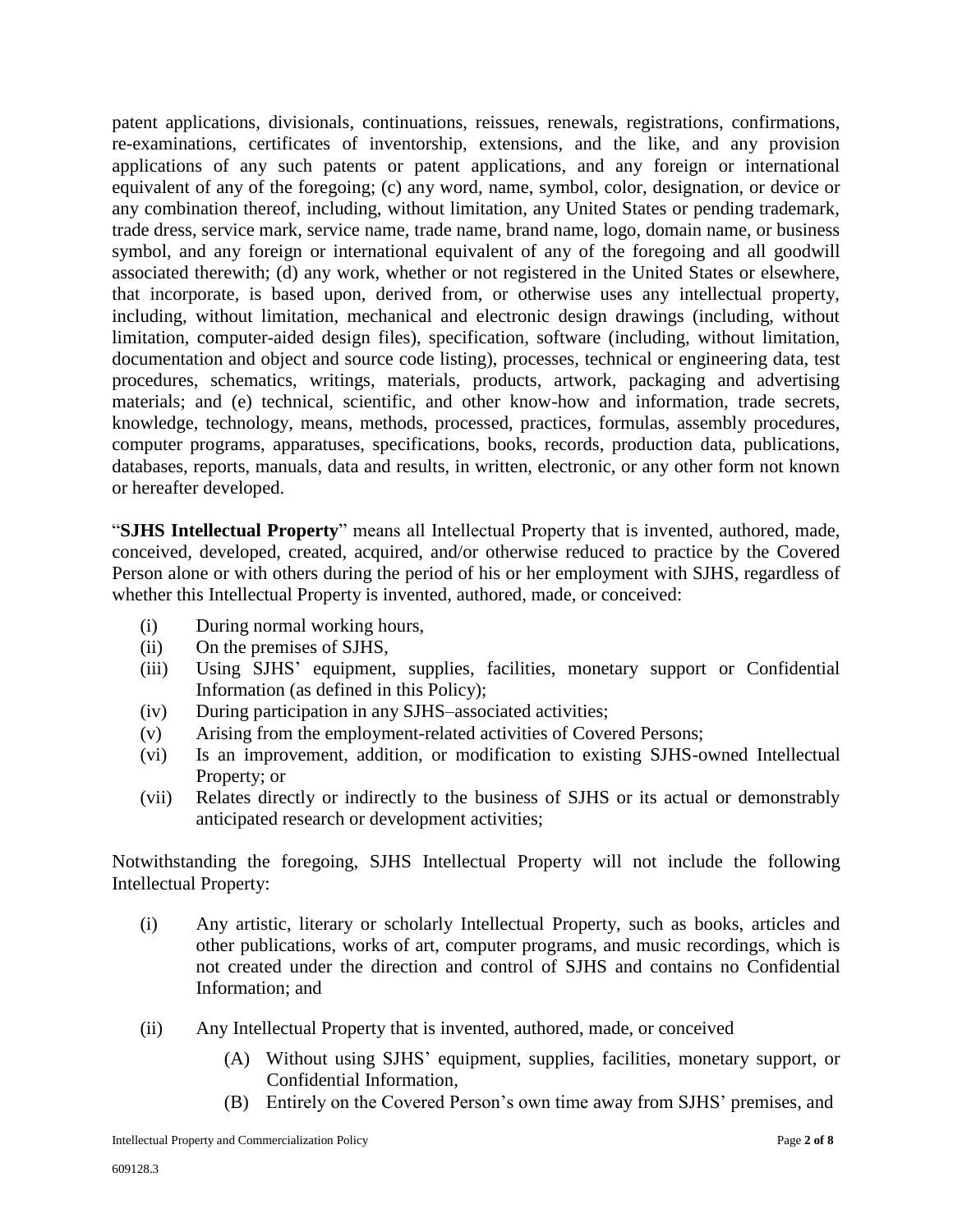(C) That is wholly unrelated to the Covered Person's employment with SJHS.

This Policy is not meant to prevent SJHS personnel from developing ideas on an individual basis that are related to personal hobbies, vocational skills, or interests, that is, ideas that are (i) wholly unrelated to the business of SJHS or its actual or demonstrably anticipated research or development activities and (ii) were not conceived, developed, created, acquired, and/or otherwise reduced to practice using SJHS resources of any kind.

## **Ownership of SJHS Intellectual Property**

SJHS will determine, in its sole discretion, whether SJHS will legally protect and/or commercialize any disclosed SJHS Intellectual Property.

All SJHS Intellectual Property will be considered work(s) made by Covered Persons for hire for SJHS and will belong exclusively to SJHS. If, by operation of law, any SJHS Intellectual Property is not owned in its entirety by SJHS automatically upon its creation, then each Covered Person hereby irrevocably assigns to SJHS all title, interests and rights in SJHS Intellectual Property, including, without limitation, worldwide rights, moral rights and patent applications arising from that SJHS Intellectual Property. Each Covered Person also hereby forever waives and agrees never to assert against SJHS, its successors or licensees any rights in SJHS Intellectual Property. Covered Persons will cooperate fully with SJHS both during and after the term of his or her employment or other association with SJHS, including, without limitation, the execution and delivery of any assignment, patent application, power of attorney or other document that SJHS may deem necessary to secure, enforce, defend and maintain rights in SJHS Intellectual Property in all countries.

Trademarks and service marks relating to goods and services developed at SJHS will be owned by SJHS.

When copyright is assigned to SJHS because of the provisions of this Policy, the following notice is to be applied on the works to protect the copyright:

## Copyright © [Year] St. Joseph Health System. All Rights Reserved

The date in the notice should be the year in which the work is first published.

#### **License to Non-SJHS Intellectual Property and Prior Developments**

Each Covered Person hereby grants to SJHS a nonexclusive, transferable, fully paid-up, royaltyfree, irrevocable, perpetual, worldwide license (with the right to grant sublicenses) to use and develop all such Non-SJHS Intellectual Property and Prior Developments (as defined below) in connection with the use of the SJHS Intellectual Property and otherwise in connection with the operations and activities of SJHS. Without limiting the generality of the foregoing, the license rights granted hereby shall include the following rights: (i) the right to use, test, modify, make, have made, market, distribute, reproduce and develop the Non-SJHS Intellectual Property and Prior Developments, including any associated documentation, and the rights to prepare improvements or modifications of the Non-SJHS Intellectual Property and Prior Developments, to incorporate any improvement or modifications into the SJHS Intellectual Property, and to otherwise develop the SJHS Intellectual Property; and (ii) the right to make, have made,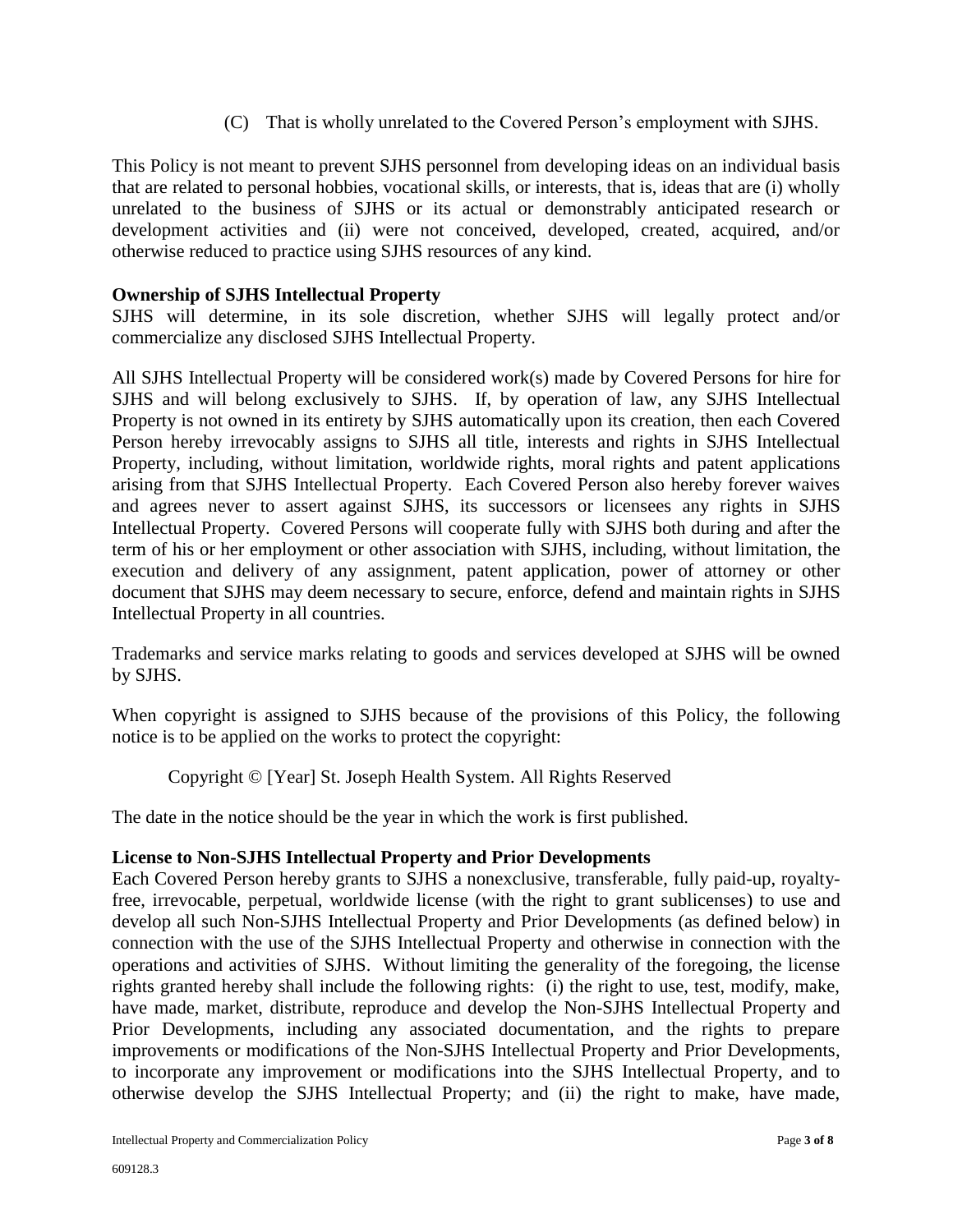reproduce, use, market and distribute the Non-SJHS Intellectual Property and Prior Developments (with or without improvements or modifications), directly or indirectly, through sublicensees. Notwithstanding the foregoing, nothing contained in this Policy is intended to grant SJHS any rights to any Non-SJHS Intellectual Property and Prior Developments that have not been incorporated into any SJHS Intellectual Property or into any SJHS policy, procedure or process, and the rights to all such Non-SJHS Intellectual Property and Prior Developments shall remain with each Covered Person, as applicable.

## **Disclosures of Prior Intellectual Property and SJHS Intellectual Property**

Each Covered Person using SJHS' approved disclosure form must, at the time he or she becomes employed by SJHS, disclose in writing, in sufficient detail to define clearly, all Intellectual Property invented, authored, made, or conceived by the Covered Person, alone or with others, before his or her employment with SJHS (each a "**Prior Development**"), including, without limitation, listing all papers, abstracts, patent applications, patents, books, and journals, and any confidentiality, noncompete, nonsolicitation, assignment of Intellectual Property or other similar agreements or policies to which he or she is a party or otherwise is subject. Any Intellectual Property not disclosed will be presumed to be SJHS Intellectual Property after its creator's employment or association with SJHS and will be subject to this policy. The preceding subsection (Ownership of SJHS Intellectual Property) will not apply to any Intellectual Property listed in that disclosure.

Each Covered Person, using SJHS' approved disclosure form, must also promptly communicate and disclose in writing to SJHS any SJHS Intellectual Property created by the Covered Person. Covered Persons should consult the SJHS Legal Department or its designee with respect to their duties to disclose SJHS Intellectual Property and the manner and timeliness with which such disclosures should be made to SJHS.

## **Waiver or Return of Rights**

SJHS may in its sole discretion waive, transfer, or license to the Covered Person(s) who creates SJHS Intellectual Property, any of SJHS' rights in that SJHS Intellectual Property. This arrangement may be appropriate, for example, if SJHS does not intend to protect or commercialize the invention because it is beyond the scope of SJHS' business. Requests for this type of arrangement must be made in writing to the SJHS Legal Department or its designee.

SJHS, from time-to-time, may (i) decline to commercialize SJHS Intellectual Property because the SJHS Intellectual Property is not SJHS Intellectual Property, or (ii) determine in its sole discretion, that the market potential for a specific SJHS Intellectual Property does not warrant the expense of legal protection (if available) or commercialization, or (iii) decide, in its sole discretion, to cease either patent prosecution or maintenance or ongoing commercialization efforts regarding specific SJHS Intellectual Property. As to (ii) or (iii), the creator(s) may request that such SJHS Intellectual Property be licensed to the creator(s) to patent, further develop or commercialize at creator(s) own expense, or subsequently abandon as the creator(s) desires. If SJHS, in its sole discretion, agrees to such license, then the creator(s), in exchange for such license must agree that SJHS shall (a) first be fully reimbursed for any and all costs incurred relating to the protection and/or commercialization of the SJHS Intellectual Property, e.g., personnel or marketing costs and out-of-pocket, patent-related expense, and (b) then be paid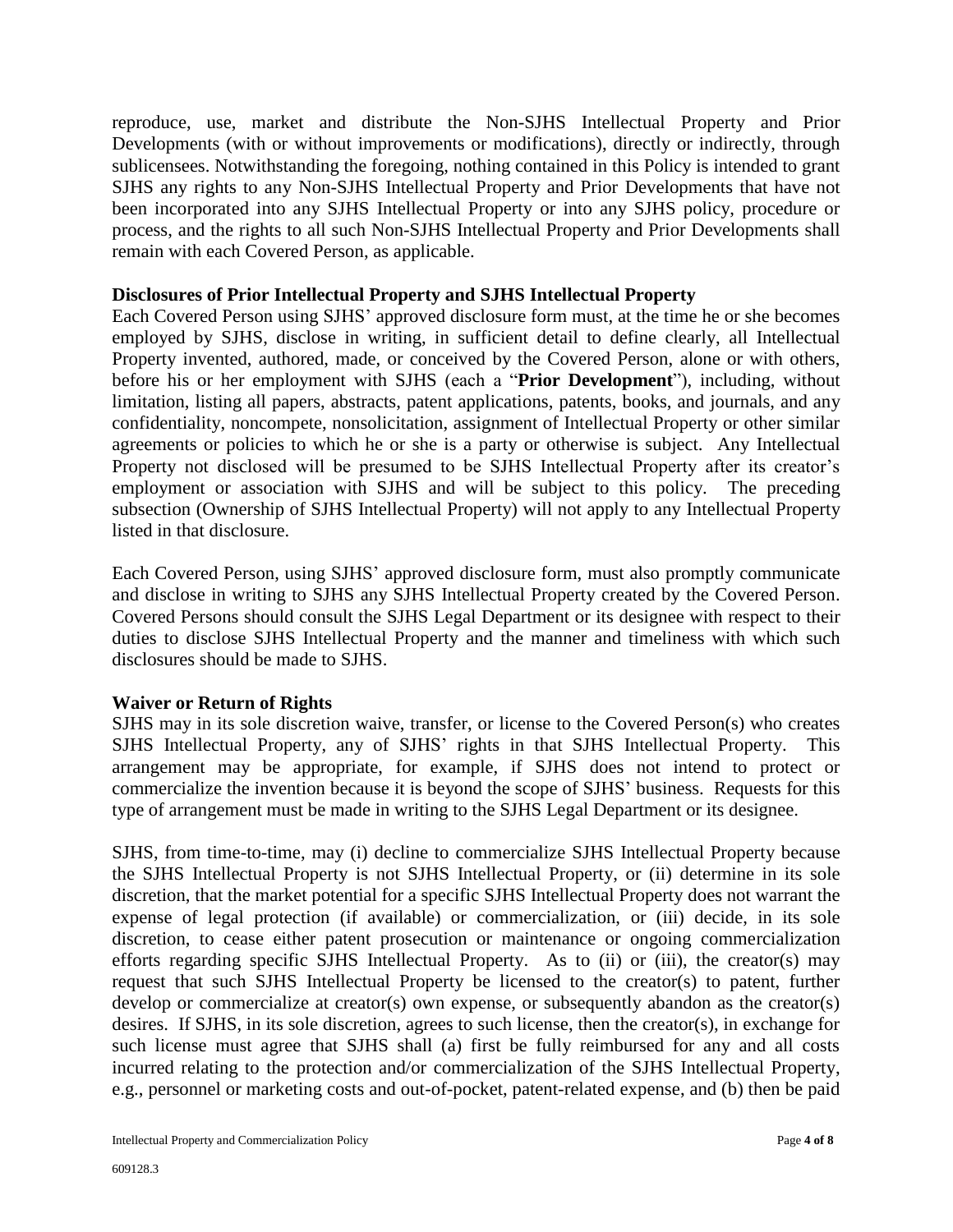mutually agreed upon royalty, fee, or other consideration consistent with SJHS Commercialization Income Distribution Policy then in effect. Any ensuing SJHS Intellectual Property developed by such creator(s) will remain subject to this Policy.

# **SJHS Property**

All research, invention records and data, drawings, notebooks, computer readable information, electronic data, biological materials, chemical materials (including all reagents, solutions, and chemicals), compositions, equipment, apparatus, instruments, tools or any other devices of any kind, and all computer programs, software, or any other materials, documents, records or data of any kind, furnished to a Covered Person by SJHS or developed by a Covered Person on behalf of SJHS or at SJHS' direction or for SJHS' use or otherwise in connection with a Covered Person's employment with SJHS ("**SJHS Property**"), are and will remain the sole property of SJHS, including in each case all copies of the foregoing in any medium, including computer readable information and other forms of information storage. At no time will a Covered Person, directly or indirectly, remove or cause to be removed from SJHS' premises any SJHS Property except to further the performance of a Covered Person's duties or approved activities. If SJHS requests the return of SJHS Property (whether or not containing Confidential Information) at any time during or at or after the termination of a Covered Person's employment with SJHS, the Covered Person will deliver SJHS Property and all copies of the same to SJHS immediately, at no cost to SJHS.

# **Commercialization**

Although the SJHS has one hundred percent (100%) ownership and control of the SJHS Intellectual Property, SJHS shall share Net Income with the Covered Person(s) unless otherwise prohibited or restricted from doing so by a third party agreement, including, but not limited to, a sponsorship agreement. SJHS' income sharing formula for the division of the Net Income is set forth below. Unless otherwise agreed to in writing, SJHS shall distribute Net Income, as reflected on the books and accounts of SJHS, on an annual basis as follows:

| Covered Person(s) | 40% |
|-------------------|-----|
| <b>SJHS</b>       | 60% |

In the case that more than one creator is involved, the above percentages will be shared proportionally by the creators as applicable, in accordance with each creator's percentage share in the SJHS Intellectual Property as specified in the Disclosure of SJHS Intellectual Property.

SJHS reserves the right to appoint counsel of its choosing and in its sole and absolute discretion to determine whether the creators listed on the SJHS Invention Disclosure Form are in fact legally inventors or authors for statutory Intellectual Property protection purposes. If counsel determines any one or more of the creators are not legally an inventor or author, SJHS reserves the right to exclude such person(s) from the statutory Intellectual Property protection forms and to redistribute the claimed percentage share of the Net Income of such person(s) in accordance with this Policy and all other applicable SJHS policies and procedures.

SJHS reserves the right to suspend distribution of Net Income where there is reason to believe that substantial deductible costs will be incurred in the future. SJHS shall inform the Covered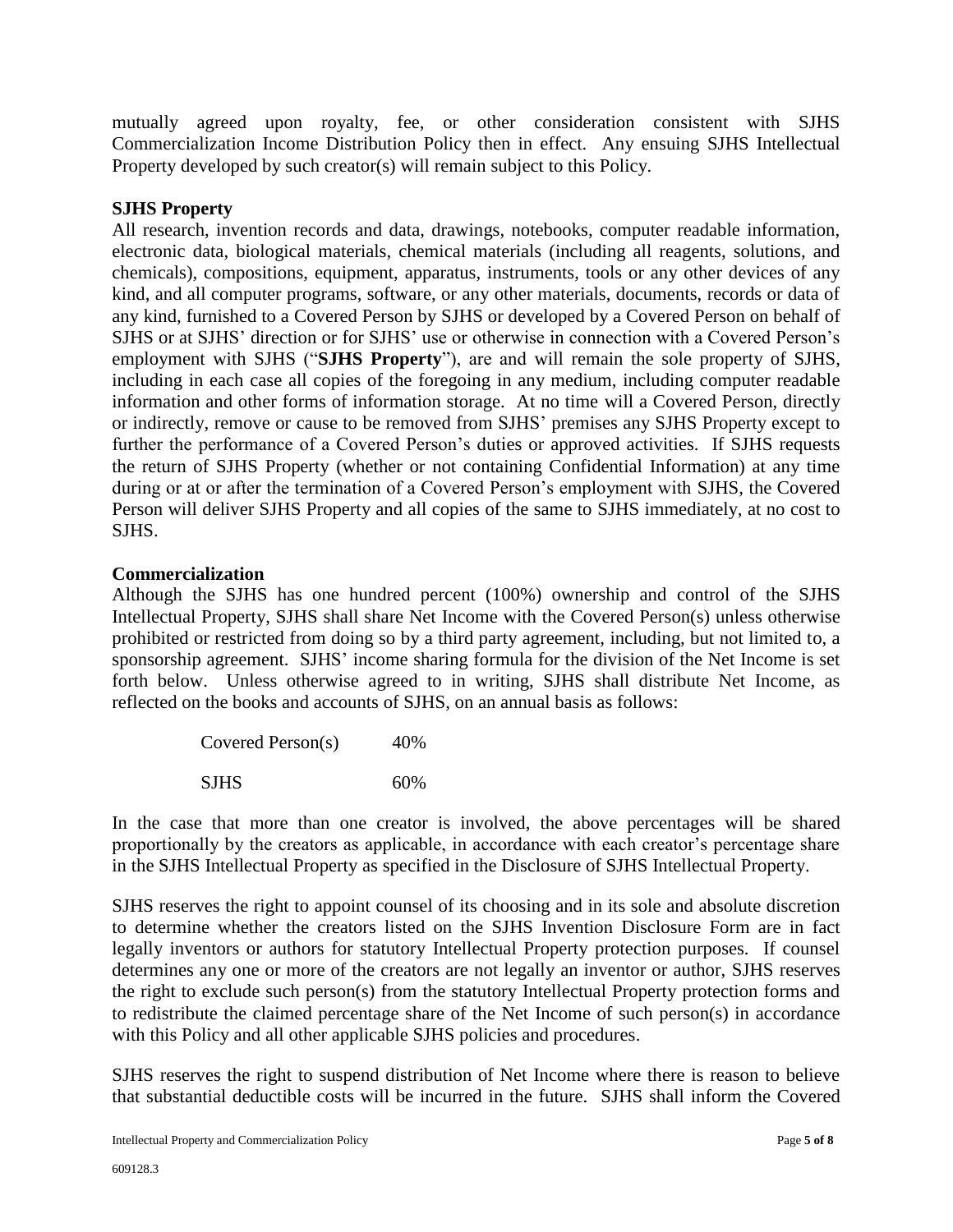Person(s) of such decision and provide a detailed annual accounting of Gross Payments and Net Income to the Covered Person(s).

For purposes of this Policy, the terms "Net Income" and "Gross Payments" are defined as follows:

"Net Income" is equal to the Gross Payments reduced by any and all costs and expenses incurred by SJHS in connection with discovery, development, and commercialization activities, including, without limitation, (i) costs and expenses in connection with obtaining and maintaining intellectual property protection for the applicable SJHS Intellectual Property, (ii) costs and expenses associated with marketing and negotiating the transfer of the applicable SJHS Intellectual Property, and (iii) required payments to any third party, including, without limitation, royalty fees paid to third-party institutions associated with the applicable SJHS Intellectual Property.

"Gross Payments" are all payments, revenue or other income received by SJHS that are derived from the commercialization of the applicable SJHS Intellectual Property.

In support of its mission of education and patient care, SJHS and/or its affiliates may sponsor, directly or with the help of affiliates or other entities, the commercialization of SJHS Intellectual Property by establishing or expanding corporations, partnerships, or other commercial enterprises. In such cases, SJHS and/or its affiliates may receive and hold equity shares in companies as consideration for authorizing the use of SJHS Intellectual Property or for investments (including cash and in-kind investments) made by spin-off companies, SJHS or its affiliates shall solely hold such shares until such shares are liquidated, at which time the proceeds related to the SJHS Intellectual Property will be distributed according to policies and procedures then in effect.

# **Disputes**

Any dispute related to SJHS Intellectual Property, or the interpretation of the Policy shall first be presented to the SJHS Legal Department. The SJHS Legal Department shall hear the arguments of the parties, examine any evidence presented, consult with the SJHS Board of Trustees regarding the dispute, and determine the appropriate resolution.

In the event any party to the dispute is unsatisfied with the resolution, the party shall submit to the SJHS Legal Department a written appeal stating the reasons for disagreement and presenting any relevant evidence. The SJHS Legal Department shall then arrange for the appeal to be reviewed by a group of unbiased peers who shall determine whether the resolution of the dispute was appropriate. The parties to the dispute shall present their arguments and evidence to the reviewing group.

If a party to the dispute believes any member of the reviewing group to be biased, the party shall submit to the SJHS Legal Department written notification of this belief which describes the reasons and evidence demonstrating the reviewer to be biased. The SJHS Legal Department shall appoint a different reviewer if deemed necessary for a fair proceeding.

If after the final determination by the reviewing group, the dispute remains, the parties may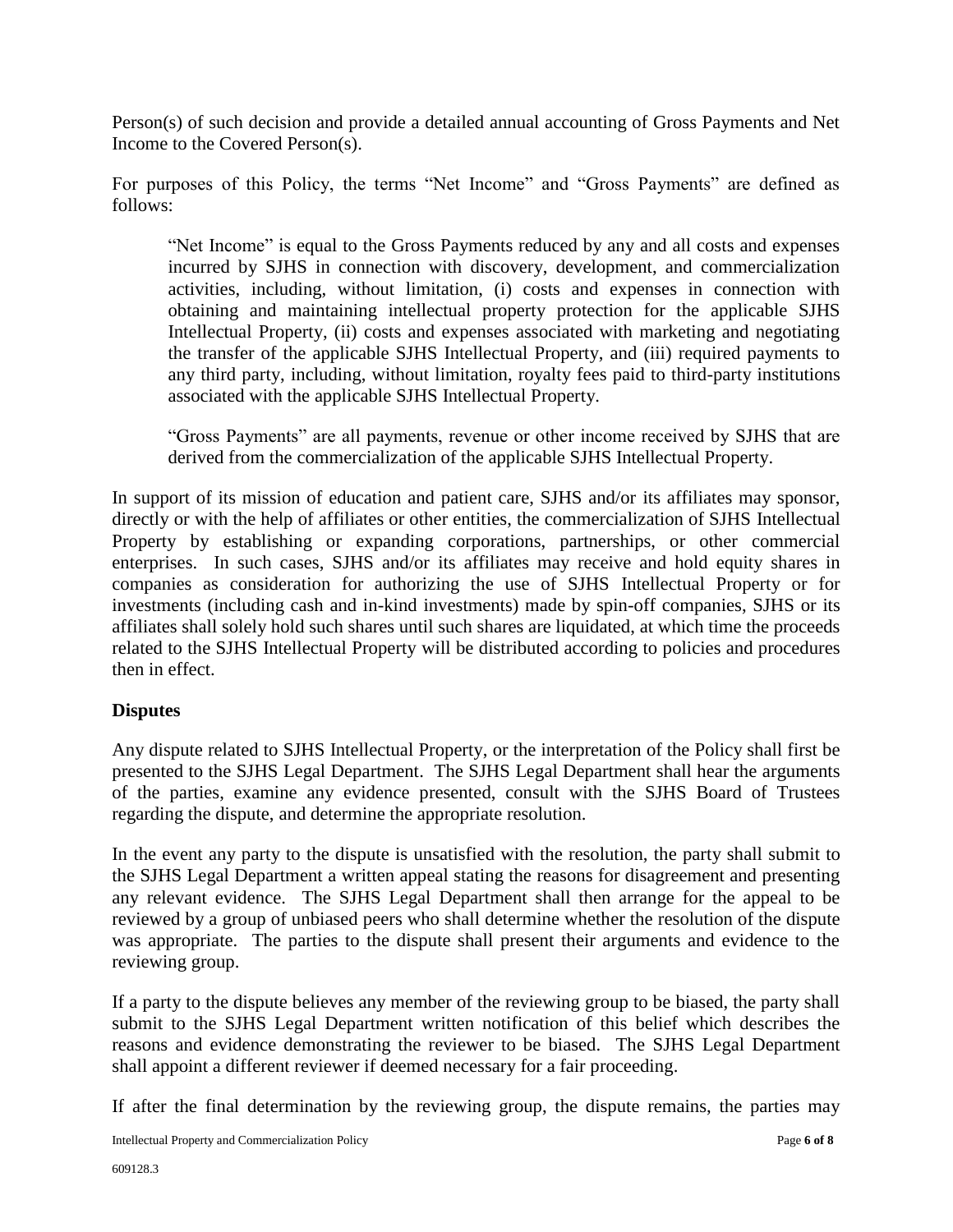submit the dispute to arbitration at their own expense.

## **Prosecution**

SJHS will determine who is to prepare and prosecute all patent, trademark, or copyright applications, as well as any matter related thereto. Upon disclosure of SJHS Intellectual Property to SJHS, the SJHS Legal Department or its designee will determine whether to file a patent, trademark, or copyright application, publish a paper or abstract, or maintain the property or information as a trade secret. The SJHS Legal Department or its designee will select the attorney or law firm that is to prepare and prosecute all patent, trademark or copyright applications. Covered Persons are not given the authority to select outside consultants, attorneys, accountants, or any other service provider, without the express written permission of the SJHS Legal Department or its designee.

All Covered Persons agree, at SJHS expense, to cooperate and otherwise assist SJHS and any of its affiliates to: (i) procure, maintain, and enforce SJHS Intellectual Property; and (ii) comply with all applicable laws and regulations (both foreign and domestic), relating to SJHS Intellectual Property derived from government sponsored research, or commercially sponsored research agreements.

Copyrightable contributions to commercially distributed computer software programs or video products will be treated in the same manner as inventive contributions to patentable subject matter. Provided however, that commercial revenue received therefrom may be distributed only when such revenue exceeds the amount necessary to cover the net internal costs associated with the creation of the computer software program or video.

## **Publication**

Nothing in this Policy will limit or restrict the right of Covered Persons to publish results of their research, either in written or oral form, subject to reasonable delays or alterations to preserve patent or other intellectual property rights and to protect Confidential Information. SJHS does not require that magazine or journal articles or book chapters be pre-approved in writing, except per applicable SJHS policies and procedures. However, if pre-approval is not sought, the author assumes full responsibility for ensuring that no valuable SJHS Intellectual Property is lost due to publication. Authors are also reminded to abide by any contractual obligations in commercially sponsored research agreements related to pre-publication responsibilities to avoid potentially losing protection of Intellectual Property that may be owned by SJHS or the commercial sponsor.

The Covered Person will delay publication or disclosure, or make any alteration requested by SJHS, if SJHS determines that a delay in publication or alteration is necessary to protect SJHS Intellectual Property rights or its Confidential Information.

## **Policy on Confidential Information**

The term "**Confidential Information**" means any information regarding SJHS business methods, business policies, procedures, experimentation, techniques, services, research or development projects or results, or SJHS Intellectual Property; historical or projected financial information, budgets, trade secrets, personnel information, or other knowledge or processes of or developed by SJHS; or any other confidential information relating to or dealing with the